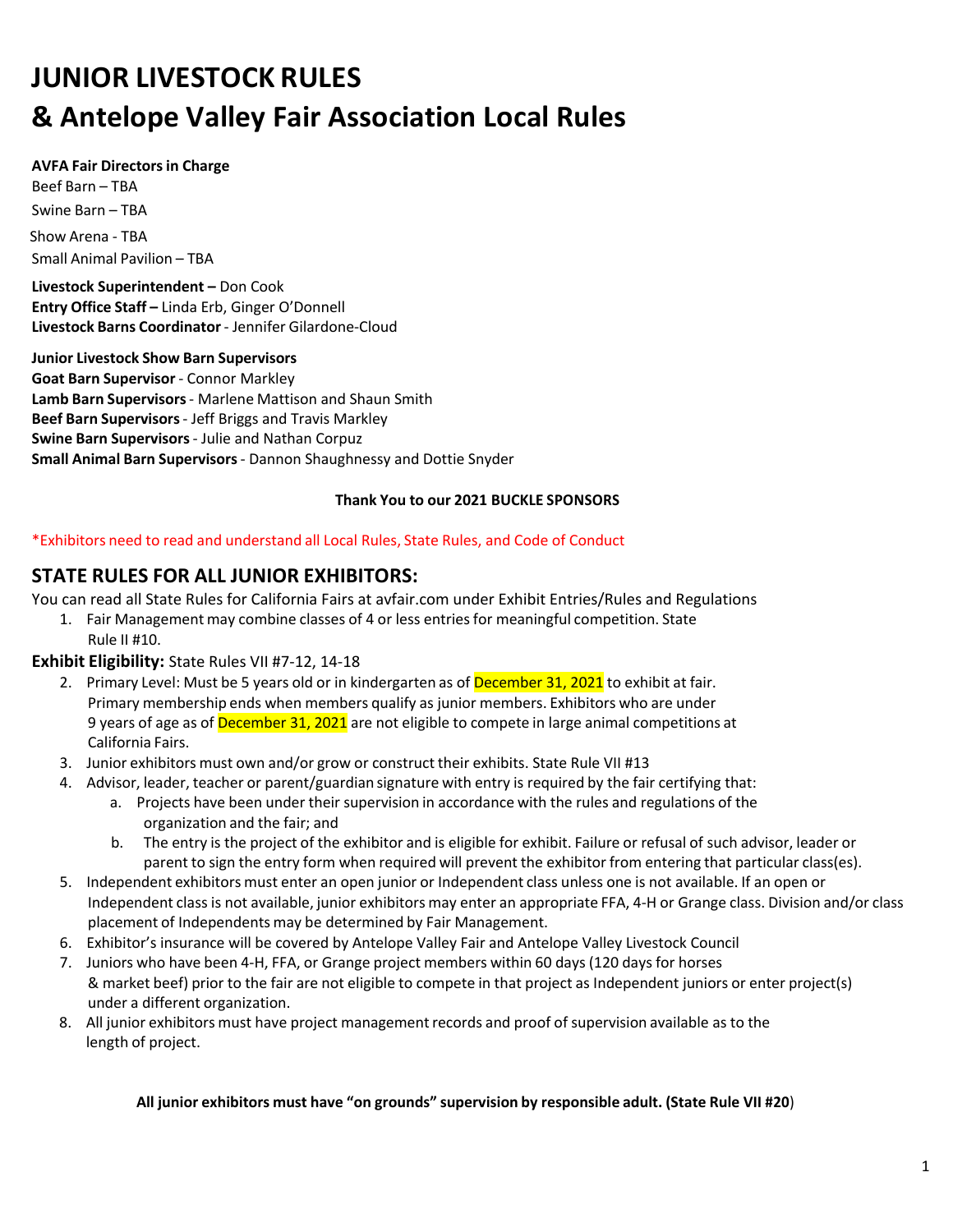## **JUNIOR LIVESTOCK RULES:**

- 1. All exhibitors entering Large and Small Market Animals agree to submit to Random Project checks by Project Leaders and/or Fair Personnel. Fair personnel must be allowed access to Project animals within 24 hrs. of initial attempt to contact exhibitor. Exhibitor must supply the Entry Office an address and phone number as to where the Project animals are housed.
- 2 . The Auction sales will be limited to the three Junior Fair Organizations, (4-H, FFA and Grange) as well as Independent exhibitors who qualify.
- 3. The sale will be held Thursday, August 25, 2022, Time: TBA. The order of the sale will be: Meat Pen Rabbit Fryers, Goats, (in reverse order) up to Bred & Fed champions, followed by organizational champions finishing with Overall Supreme & Reserve Champion goat, four lots of Chicken meat pens, all market ready Lambs, Bred & Fed Lambs, four lots Turkeys, all market ready Beef, Bred & Fed Beef, four lots of Rabbits meat pens, all market ready Swine and Bred & Fed Swine.
- 4. Only 525 Market Ready Lambs, Beef, Swine, Goats including four lots of Chickens, Turkeys and Meat Pen Rabbits/Fryers will be eligible for Auction. Each exhibitor may only sell one lot of each Division of small livestock unlessthey own the Champion and Reserve Champion.

**ALL DIVISION CHAMPIONS MUST SELL UNLESS DEEMED INELIGIBLE BY FAIR MANAGEMENT. Champion title cannot be transferred or forfeited. All animalsthat are auctioned go to slaughter.**

- 5. Exhibitors will be required to electronically sign their online entry account in ShoWorks with the word YES, confirming parent's signature and stating that the exhibitor has read the Code of Conduct, State and Local Rules and has also fulfilled his or her responsibility for feeding and preparing the animal for Auction. All leaders are asked to provide a list of ineligible exhibitorsto the Entry Office to verify exhibitors have not entered.
- 6. Exhibitors must sell their own animals at auction unless permission is obtained from the Livestock Office for another exhibitor to sell the animal. Exhibitors must have a signed letter on file in the Livestock Office before the Auction begins.
- 7. Animals shown MUST be owned by the exhibitor and SHOWN by the exhibitor in the Junior Livestock Auction or Market Class, unless under or overweight. Exhibitors must have a signed letter on file in the Livestock Office before the Market Class begins for another exhibitor to show their animal in Market Class or Auction. Only animals SHOWN by exhibitor in the Junior Market Class will be allowed to show in Showmanship.
- 8. No exhibitor will be permitted to condition the sale or bid on an animal from the sale ring.
- 9. **A MARKET ANIMAL THAT QUALIFIES FOR THE AUCTION MAY BE WITHDRAWNFROM THE AUCTION AT ANY TIME PRIOR TO 8 AM Tuesday, AUG. 23rd. FOR ANY ANIMAL THAT GOES THROUGH THE AUCTION, THE AUCTION PARTICIPANT MUST AGREE TO WAIVE HIS OR HER "RIGHT TO RESERVE BID" AND AUTHORIZE THE FAIR ASSOCIATIONTO SELL "WITHOUT RESERVE" TO** THE HIGHEST BIDDER. BY SIGNING OF THE ENTRY FORM, THE EXHIBITOR AGREES TO ABIDE BY THIS RULE AND MAY NOT **CONTACT BIDDERS FOR THE PURPOSE OF BUYING, TRADING OR RECEIVING BACK THE SOLD ANIMAL.**
- 10. To determine the order of appearance in the Auction ring a Supreme Grand Champion will be selected from the Organization& Independent Champions and a Reserve Grand Champion chosen from the Division Champions and Division Reserve Champions. All Champion animals will follow in order of judge's placing. After all Championssell, all other Junior Organizations and Independent exhibitor's animals that qualify for sale will be sold. (Limit of 525 animals total may be sold).
- 11. Classification weight will serve as sale weight, no shrinkage taken.
- 12. It is the responsibility of the seller to see that the animal is in the ring according to the sale order. Animal must be presented in auction block without any personal paraphernalia. Seller and any additional exhibitors must present themselves in proper organizational uniform.
- 13. A commission fee of 5.5% will be charged on Lamb, Goat, Swine, Meat Pen Rabbits/Fryers, Meat Pen Poultry and Utility Turkeyssold through the Junior Livestock Auction and 1.5% commission fee will be charged to Beefsold through the Junior Livestock Auction. Fee may be increased.
- 14. An animal "sold through" another Fair's Junior Livestock Auction is not eligible for this Fair.
- 15. No "for sale" signs are permitted on stalls or pens under any circumstances. Auction flyers are prohibited for distribution. A "for sale" list is available for sign-upsin the Livestock Office and will be posted in the Livestock Office for the duration of the Fair. Paraphernalia including buttons, badges, postcards, stickers etc... are prohibited to be distributed the day of auction. Buyers are not to be harassed, please solicit potential buyers well in advance of the day of auction.
- 16. Exhibitors will be responsible for delivering the animals for shipping at the location and time designated by management. Beef Load out volunteers must be 21 years and over. They also, must be appointed by the Beef Chairpersons or Livestock Superintendent.
- 17. All Supreme Grand Champion animals and Reserve Supreme Grand Champion animals (Goat, Lamb, Beef, Swine, Chicken-Rabbit/Fryer and Turkey) will be exhibited for the full duration of the Antelope Valley Fair. The exhibitor/seller will continue to have responsibility for feed, cleaning of pen while the animal is there and care of the animal "excluding all small meat pen animals". Any deviation must have written approval of the Antelope Valley Fair Livestock Office.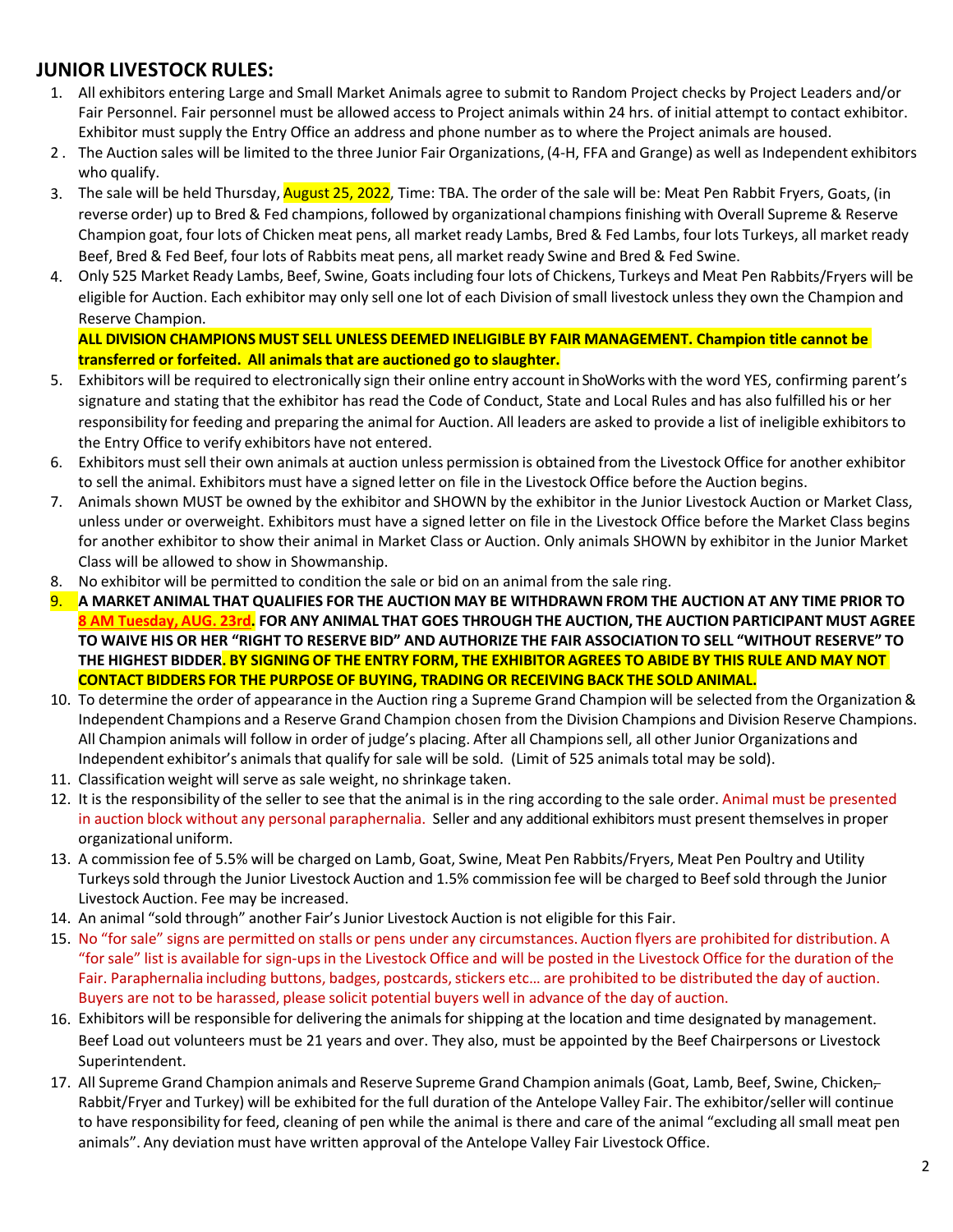- 18. Any carcass of an auctioned animal rejected by the processing organization for drugs will result in the exhibitor'sforfeiture of sale and monies received must be returned to the Auction Committee PROMPTLY. Interest of 1½% per month will be charged 30 days after exhibitor is notified.
- 19. Maximum weightsfor the determination of total sale shall be limited to, 120 lbs. for goats, 150 lbs. for lambs, 1,375 lbs. for beef and 275 lbs. for swine. Should an exhibitor be overpaid by the auction, repayment to the auction (AVFJLA) WILL BE MADE PROMPTLY. Interest of 1½% per month will be charged 30 days after exhibitors is notified. Exhibitors and family members are subject to non-participation in future exhibiting for non-payment until paid in full.
- 20. **THE AV FAIR JUNIOR LIVESTOCK AUCTION IS TERMINAL**. All Auction animals will be shipped by the fair, no private pick-up allowed.
- 21. If a sold market animal dies when barn is Closed for loading after auction or on the way to the processors, a carcassfrom the Resale pool will be substituted at the same live weight. If there is no resale animal available, one will be purchased at the closest weight possible.
- 22. **ALL ANIMALS MUST HAVE ACCESS TO POTABLE WATER DURING THE ENTIRE FAIR**. Any foreign additives must be declared, approved and supervised by livestock office staff or fair veterinarian.
- 23. Shavings can be removed after the completion of the Beef sale. Decorations cannot be removed until August 25<sup>th</sup> at 6:00pm.-Check with Barn Supervisor before removing any shavings.
- 24. All exhibitors, parents/guardians, leaders, and volunteers are always to be treated with utmost respect. Please show respect to each other by refraining from use of language and behavior considered improper.
- 25. All exhibitors, parents/guardians, leaders, and volunteers are always required to wear closed toe shoes in all large animal barns and show arena.
- 26. Any exhibitor found guilty of any violation of the above rules, Code of Conduct, and including all ethical violations may be disqualified from, but not limited to; Showmanship in all entered species, Champion Drive, Auction, removal from fair entirely, and their privilege to enter animals at future Antelope Valley Fairs revoked.
- 27. Exhibitors only showing small animal meat pen exhibits are required to purchase two (2) BBQ JLA Auction Dinner Tickets. Exhibitor is not required to purchase an exhibitor packet or passes.

#### **NOTE: MARKET GOAT, LAMB, BEEF AND SWINE:**

- **I.** It is the intent of the Division of Fairs & Expositionsthat the quality standards established for market animals must be maintained. Classification will be subject to change in the event there are changes made in Federal Grading.
- **II.** After weighing, Market Goat, Lamb, Beef, and Swine will be divided into weight lots within specified limitation as desired for convenience of judging. If any Organization has a large number of animals in one or all the species, these classes will be further subdivided. This will be determined by Fair Staff and Council Chair for that species. These will be broke into Light Weight, Middle Weight, and Heavy Weight Classes. The Top Two will be selected to compete for Overall Organization Champion and Reserve Champion. There will not be any Light – Middle – Heavy Weight Champions. Only First and Second Place Winners.
- **III.** Market Lamb must show lamb's teeth.
- **IV.** All Market Lambs including the head, must be slick sheared within five (5) days of the Fair. Goats may have 3/8" hair.
- **V.** All market animals will be checked for health purposes upon arrival.
- **VI. No Market Beef, Lamb, or Goat may have horns,scurs 1 inch and under, and must be loose are accepted.**
- **VII. ALL ANIMALS ON FAIR PREMISES MAY BE USED FOR MASTER SHOWMANSHIP AT DISCRETION OF FAIR STAFF AND OR LIVESTOCK COUNCIL MEMBER.**
- **VIII.** All market Beef must have a yellow brand inspection form/ Bill of Sale and transportation permit at DNA collection site and at time of weigh-in.
- **IX.** It is suggested that all exhibitors have a bill of sale available at all times for all market animals that are on the fairgrounds. The bill of sale could be asked for at weigh-in.
- **X. Order of Organizations for Market Shows will change every year, starting in 2022. 2022: 4-H, Grange, FFA, and Independent 2023: Grange, 4-H, Independent, and FFA**
	- **2024: FFA, Independent, 4-H, and Grange**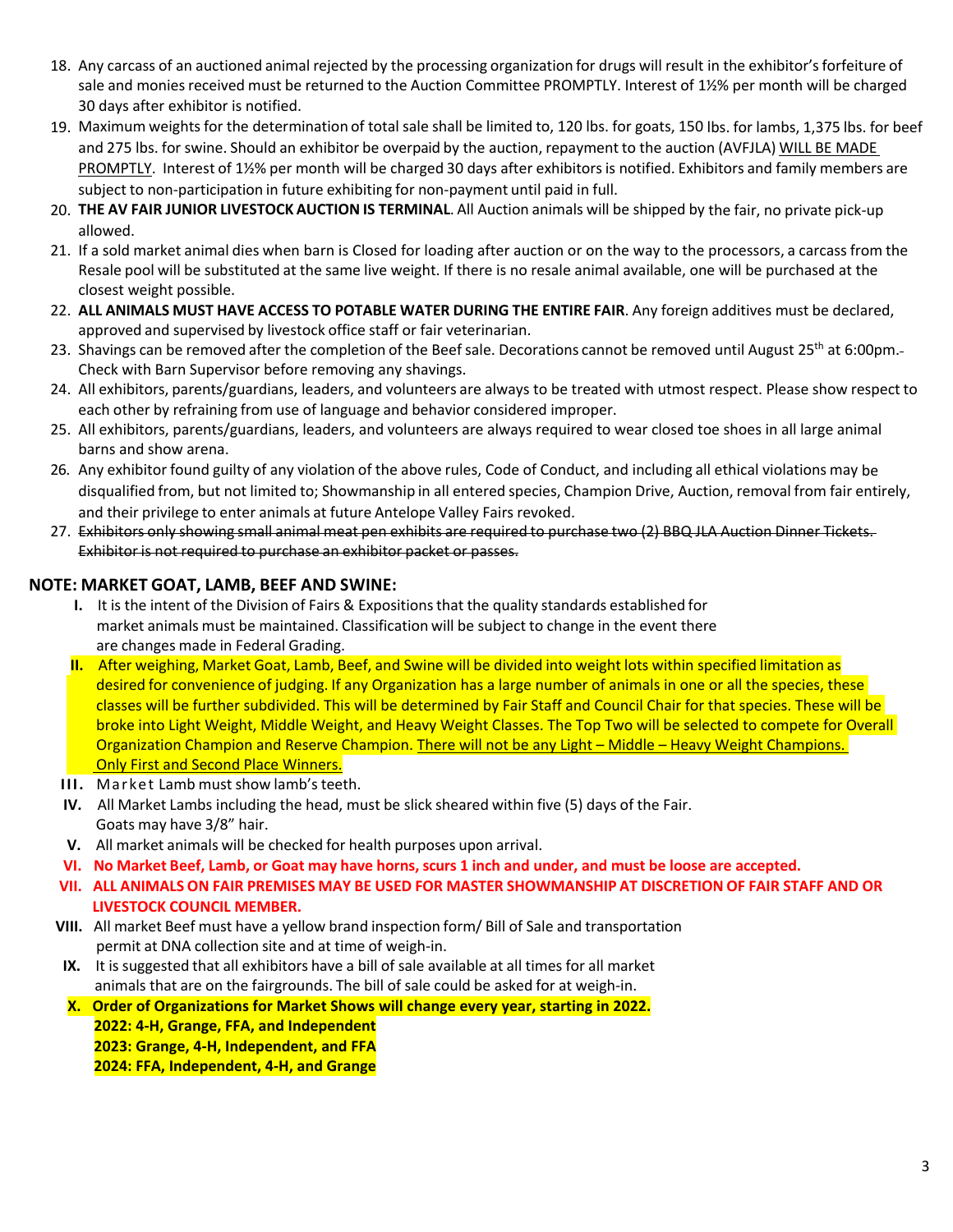# **LOCAL RULES FOR INDEPENDENT EXHIBITORS:**

ndependent exhibitors need to read and understand all Local and State Rules.

**a)** Independent exhibitors who reside within the boundaries of the Antelope Valley Fair (Local Rule #6) and meet the eligibility and age requirements(State Rule VII #10 & 19) may enter and show animals at the Antelope Valley Fair**. If they have belonged to a Junior** Irganization (FFA, 4-H or Grange) during the current calendar year, in any large animal project, they will not be eligible to sell an **animal in the Kiwanis Junior Livestock Auction. Independent exhibitors must have "on grounds" supervision by responsible adult, (parent or legal guardian) at all times during the fair**. Name of the adult who is to be the responsible person must be presented to the Entry Office by July 18, 022, 5pm and will be kept on file in the Livestock Office. All Independent Exhibitors must bring a certified copy of their birth certificate to verify age at time of entry, a copy of this certificate will be kept on file in the Entry Office (If not on file in the Entry Office already). ndependent Junior exhibitors shall be neatly attired in new dark blue jeans and white cotton shirt with collar. A belt should be worn if vants have belt loops. Exhibitors may also wear a clean plain white straw cowboy hat. Independent exhibitors should also read State Rules VII #16 & #19.

**b)** Rules for Independent Showmanship: Independent exhibitors who exhibit large livestock at the Fair are eligible for their own group howmanship, but not Master Showmanship.

**c)** Rules for Independent Showmanship: Independent exhibitors who exhibit small animals at the Fair are eligible for their own group howmanship, but not Small Animal Round Robin.

- 1. Animals shown must be owned by the exhibitor.
- 2. All entries in Showmanship must be made on entry form at the time of entry.
- 3. Exhibitorsshall be on hand and ready to exhibit at the time called for judging.
- 4. Independent Exhibitor Applications are due, for Beef by **April 21, by 5:00pm**. For Sheep, Swine, Goat, Market Turkeys, June 20 by 5:00pm, Chickens, and Rabbits by July 23, by 5:00pm.
- 5. Market Animal Record Worksheets for all Market Animals are due **August 12, by 12:00 noon.** (Worksheets can be picked up in the Entry Office any time after the Auction).

 Applications and Worksheets will be Online or Emailed to you, they must be Emailed to livestock@avfair.com on dates listed above in #4 and #5.

# **I. Junior Livestock Exhibitors:**<br>**Ethics: Youth for the Quality Care of Animals**

In order to participate in a youth livestock program (excluding horse, cavies & dogs) at the Antelope Valley Fair, all exhibitors 9 years of age and older must obtain annual certification in the Youth for the Quality Care of Animals (YQCA) program or a comparable fair run program approved by the California Department of Food and Agriculture, Fair and Exposition Branch. Those not certified are not eligible to participate at the Antelope Valley Fair. State Rule II #12

- **\***As of January 1, 2019, only YQCA certifications will be accepted at the Antelope Valley Fair.
- 1. For information on the YQCA program, please visit www.yqcaprogram.org
- 2. All exhibitors entering Market chickens, turkeys, rabbits, goat, lamb, beef, and swine must have a YQCA Certificate.
- 3. Deadline for YQCA certificates to be Emailed to livestock@avfair.com is **August 1, 2022** by 5:00pm.

#### **Code of Conduct:**

Exhibitors and a parent/guardian MUST have read the Code of Conduct. By signing "Yes" online and your signature on the paper form, the exhibitor and parent/guardian agree to abide by the Code of Conduct. Any violation of the Code of Conduct is punishable under local Junior Livestock Rules #26.

#### **Pre-registration and DNA Sampling**

For the purpose of enforcing ownership requirements, the Antelope Valley Fair will require that all market animals (goat, lamb, beef and swine) will receive an AV Fair ear tag and have a hair sample taken. No market animal (goat, lamb, beef or swine) can be entered unless a sample has been taken. **All market beef collection of samples, ear tagging, and entry forms must be completed by April 21, 2022. All Beef are required to have a DNA sample taken on the Antelope Valley Fairgrounds by Fair Staff (NO EXCEPTIONS) dates TBD. The market goat, lamb and swine collection of samples, ear tagging, and entry forms must be completed by June 20, 2022.**The fee for each animal sample and ear tag will be \$0.00 in 2022. Replacement ear tag fee will be \$7.00. Exhibitor may DNA more than one animal per species.

**DNA is required for all species and will be held and only tested at the Exhibitor's expense if any irregularities are called into question. All Champions will be tested**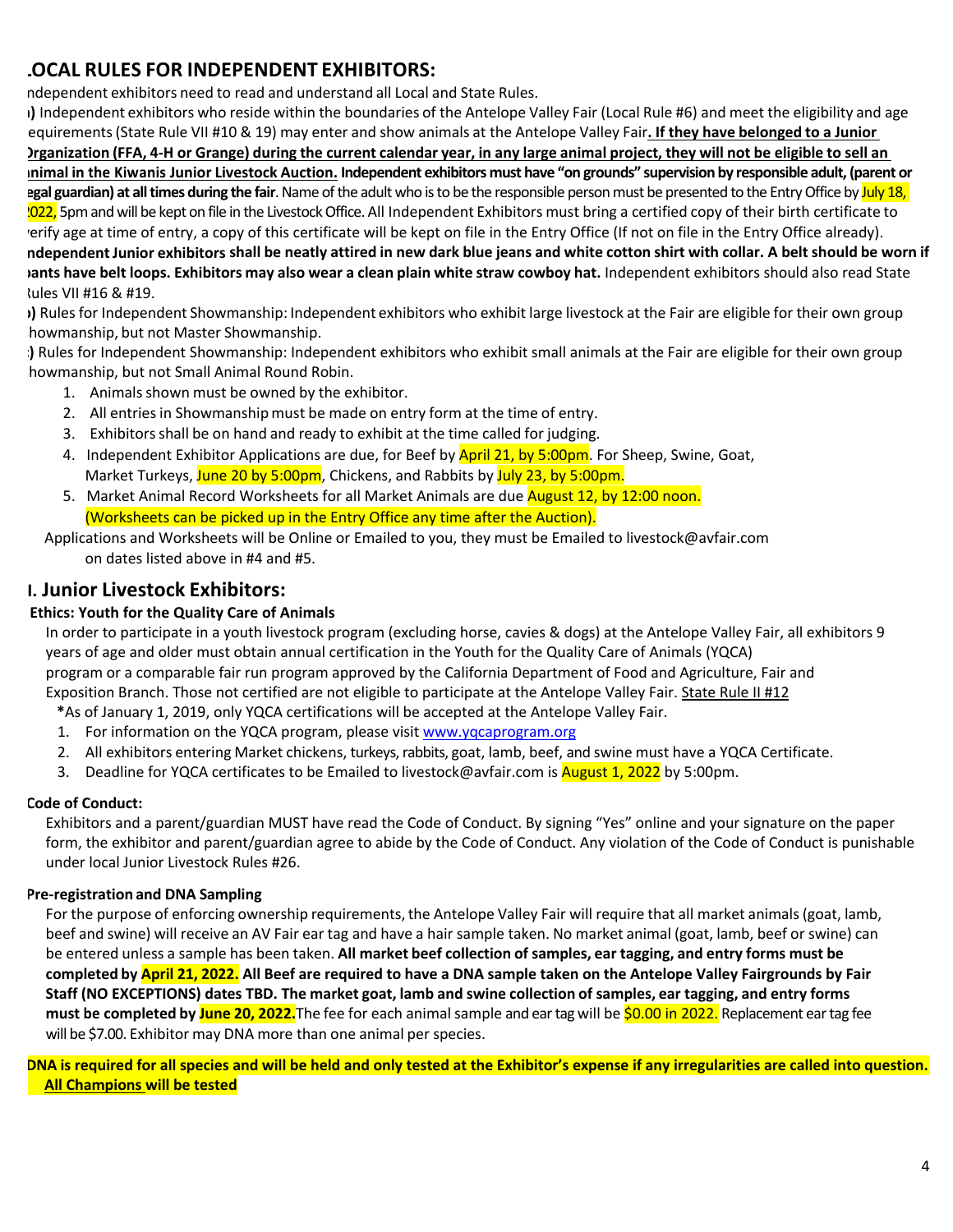**NO SWINE DNA SAMPLES WILL BE TAKEN ON THE FAIRGROUNDS.** For assistance or to make an appointment, please call the Entry Office at 661-948-6060 ext. 226 or 123

#### **ALL MARKET ANIMALS must be clean and off loaded for sampling and tagging.**

All samples taken by the exhibitor must be submitted to the entry office June 20, 2022, for Market Goat, Sheep and Swine. Upon arrival at the Fair, random junior market animals will be required to have a second sample of hair collected. All Large Market Supreme and Reserve Champions will be DNA tested immediately following the show. A parent/legal guardian or leader must be present at DNA pull and sign the DNA forms. From these two samples, a DNA Matching Analysistest will be run on a select number to verify that both samples match and confirm the identity of each animal. There will be no deviation to this procedure.

IN A CASE WHERE SAMPLES DO NOT MATCH AFTER THE DNA ANALYSIS TEST, THE MARKET ANIMAL WILL BE DISQUALIFIED, THE EXHIBITOR WILL REPAY THE AMOUNT OF THE SALE PROMPTLY. INTEREST OF 1½% PER MONTH WILL BE CHARGED 30 DAYS AFTER THE EXHIBITOR IS NOTIFIED. THE EXHIBITOR MAY NOT BE ALLOWED TO PARTICIPATE IN THE ANTELOPE VALLEY FAIR COMPETITIONS IN THE FUTURE. FAIR MANAGEMENT RESERVES THE RIGHT TO EXTEND THAT DISQUALIFICATIONTO FAMILY MEMBERS AND LEADERS/ INSTRUCTORS. THE ANTELOPE VALLEY FAIR RESERVES THE RIGHT TO TEST SAMPLES AT ANY TIME AFTER COLLECTION. (I.E. BEFORE FAIR, DURING FAIR AND FUTURE YEARS)

\*All Champions are subject to being drug tested.

#### **FAMILY BACK-UP**

Families with two or more exhibitors who are showing the same species may share **MULTIPLE** back-up animals per family, per species. The back-up animal must have their DNA on file with the livestock department prior to the 60 or 120-day deadline (whichever is pertinent for the species). The paperwork must show one of the family members as the owner and must also list the family members who are sharing the back-up. If one of the listed exhibitors, who is not the registered owner decides to use the back-up animal then he or she will be allowed to transfer the ownership of that animal into his or her name, (as long as they have been listed as a possible exhibitor of the animal prior to the entry deadlines). Under no circumstances will any exhibitor be allowed to have their own backups in addition to a family back-up.

#### **PRE-REGISTRATIONAND DNA SAMPLE REQUIREMENTS:**

- 1. A hair sample must be obtained on any beef, goat, lamb, or swine designated for entry at the 2022Antelope Valley Fair. This sample must be collected by a fair representative or self, may be taken at the official collection site, the Antelope Valley Fairgrounds on or before the following dates: Goat, Lamb, Swine by June 20, 2022. **Beef by, April 21, 2022. All Beef are required to have a DNA sample taken on the Antelope Valley Fairgrounds by Fair Staff (NO EXCEPTIONS). There will be no Pre-Sale of DNA for Beef, you can purchase it on the day the Beef is DNA sampled on the Fairgrounds. All Beef are walked by the Exhibitor on the Fairgrounds for their Safety Walk. Photos will also be taken at this time**. Exhibitor may DNA more than one animal per species.
- 2. All market beef must have a yellow brand inspection form/Bill of sale and transportation permit at the DNA collection **site.**
- 3. Exhibitors must submit a completed official AV Fair entry form online, pay all fees, and purchase an exhibitor packet, two barbeque tickets by the Entry Deadline. Independent Exhibitors must also provide a copy of Birth Certificate (if not on file in the Entry Office) to be eligible to show at the 2022 Fair.
- 4. An official 2022 Antelope Valley Fair ear tag will be applied to the ear of each animal officially registered at the time hair sample is obtained.
- 5. Each exhibitor will be required to pay \$0.00 in 2022 per animal (nonrefundable) fee for each sample taken.
- **6. THE EXHIBITOR AND PARENT AND/OR LEADER MUST BE PRESENT WHEN HAIR SAMPLE IS OBTAINED.**
- 7. Entry deadlines are as follows:
	- a. Beef, April 21, 2022 5 p.m.
	- b. Lamb, Swine, Goats and Utility Turkeys June 20, 2022- 5 p.m.
	- c. Meat Pen Rabbits, Fryers and Meat Pen Chickens– July 23, 2022 5p.m.
- 8. After the hair sample is obtained and an ear tag has been applied to the ear, the animal(s) is (are) eligible for entry in the 2022 AV Fair.
- 9. All other entry requirements, fees, rules, and regulations for the 2022 Exhibit Guide shall apply.
- 10. **ANY TRANSFER OF OWNERSHIP BETWEEN EXHIBITORS MUST TAKE PLACE PRIOR TO THE CLOSE OF ENTRY DATE FOR** EACH SPECIES AND A TRANSFER FORM MUST BE ON FILE IN THE ENTRY OFFICE BY THESE DATES. (YELLOW COPY OF DNA **FORM)**
- 11. All exhibitors must have a current YQCA Certificate for the Antelope Valley Fair by opening day of fair to be eligible to sell at the Junior Livestock Auction.
- 12. Exhibitor's insurance, will be covered by the Antelope Valley Livestock Council.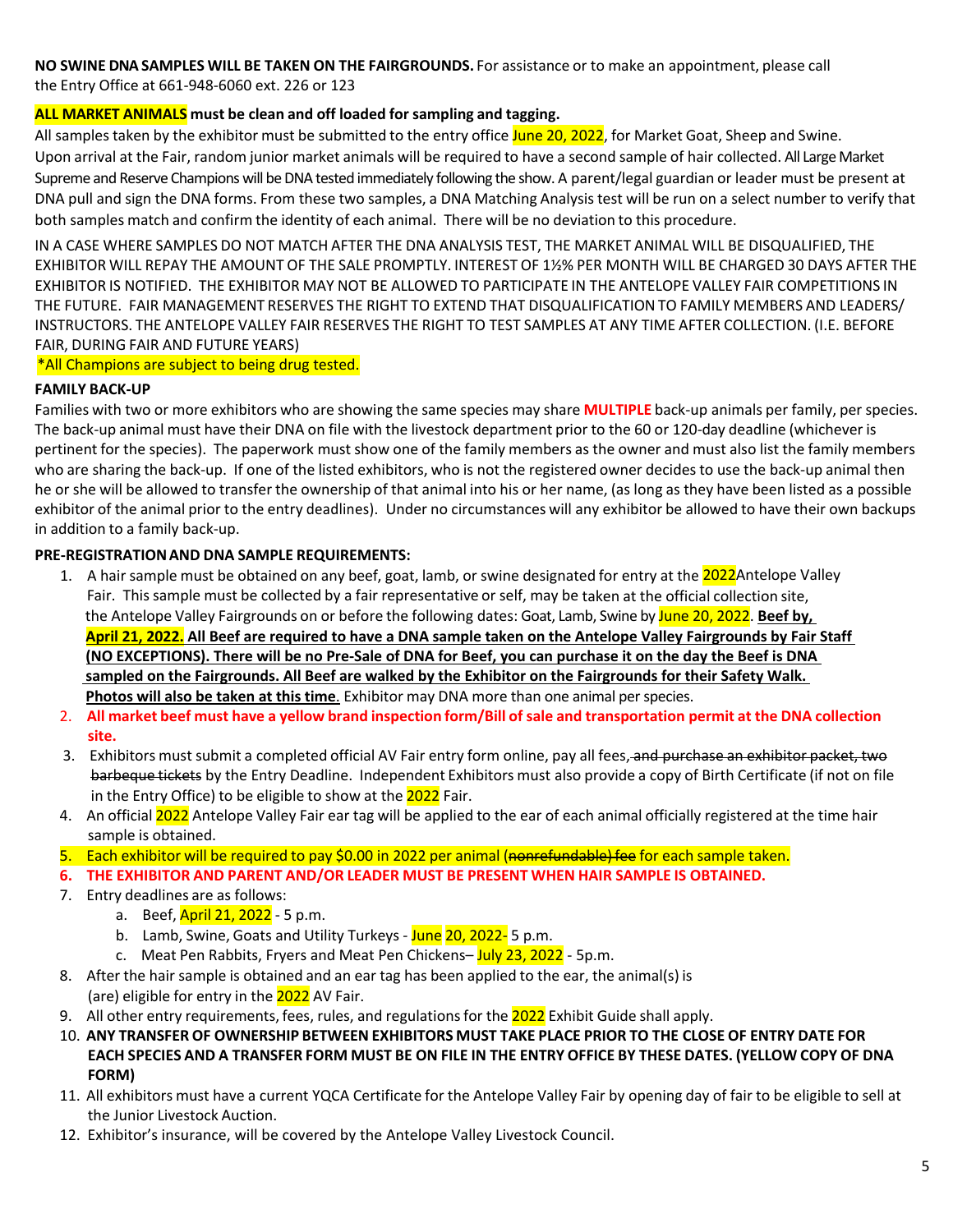#### **A. V. FAIR GROOMING & FITTING:**

It is the intent of the Antelope Valley Fair to promote the junior livestock exhibitors learning experience while participating at the fair. The revision to this rule and the enforcing of it will hopefully create a learning environment for all.

#### **RULES:**

Junior exhibitors are expected to groom and care for their animal(s) while preparing for their show at the fair. They shall NOT accept active assistance from adults and non-exhibiting youth unless the junior exhibitor is actively engaged and a current AV Fair Large Livestock exhibitor, and the assistance is only for instruction. The junior exhibitor (owner) MUST be there. State Rule VII #31

#### **ENFORCEMENT:**

The Fair Management states no person, other than a current AV Fair large livestock junior exhibitor, shall perform any clipping, grooming or fitting of an animal while on the fairgrounds. Physical assistance in this processis limited by the above exception. Verbal assistance is encouraged and accepted. Fair management and leaders will use their discretion in the supervision and enforcement of this rule. Junior exhibitors, who for extraordinary reasons cannot weigh, fit, or show their animal, must contact the Fair managementin writing prior to the date of fair. The management will therefore decide if that individual can have assistance in fitting, grooming, or showing of that animal. If additional assistance is approved, the exhibitor must notify the livestock office in writing who will be assisting. Feeding of animals and cleaning of pens for exhibitors in school is an exception that is approved by fair management. SWINE ONLY MAY BE CLIPPED IN THE PEN IF THE SHEARING IS DONE WITH BATTERY OPERATED SHEARS. NO ELECTRIC SHEARS OR GENERATORS MAY BE USED. Violation to the above rules may result in disqualification from the Junior Livestock Auction and/or **Showmanship.**

### **III.** JR BREEDING LIVESTOCK See State Rules II # 5, VIII # 27 - 34

GENERAL RULES:

- 1. Bedding: the exhibitor is required to supply own bedding.
- 2. Exhibitor is required to clean pens before obtaining a release from the Livestock Office.

**GROUPS** All owned by one exhibitor, entered, shown and judged as individuals. All animals entered in groups must be of one breed type.

**Note: Limited RV spaces are available. Contact Entry Office (661) 948-6060 ext. 123**

# **IV. Antelope Valley Fair Association Local Rules**

Please read all local rules carefully since important changes have been made, premium awards will be withheld if printed rules are not ully complied with.

#### **1. IMPORTANT:**

The Association will take reasonable precautions to insure the safety of the exhibits and property of every description entered for competition or display or any other purpose while on the grounds, but in no case, will the Association be responsible in any way for any loss, damage or injury of any character to any property while same is on the grounds or at any time be liable for or make payment for the value thereof. Presentation of entry form shall be deemed acceptance of this rule. Exhibits entered on the basis of "Conditions" set forth by the exhibitor, will not be accepted.

#### **2. ENTRIES:**

Closing dates are noted in the information at the beginning of each Department. The management reserves the right to reject any exhibits offered if it is objectionable in any way, if it requires excessive amounts of space, or the capacity of the Department has been reached. **Entry and stall fees must accompany entry forms.** 

Make checks payable to Antelope Valley Fair Association (AV Fair). Entry fees will be forfeited on entries made but not exhibited. Exhibits are to be in place and removed at the times specified in the information at the beginning of each Department. No premium will be paid on exhibits removed before the specified time. Exhibits must be picked up according to each department ime. The Fair assumes no responsibility for exhibits left after that time.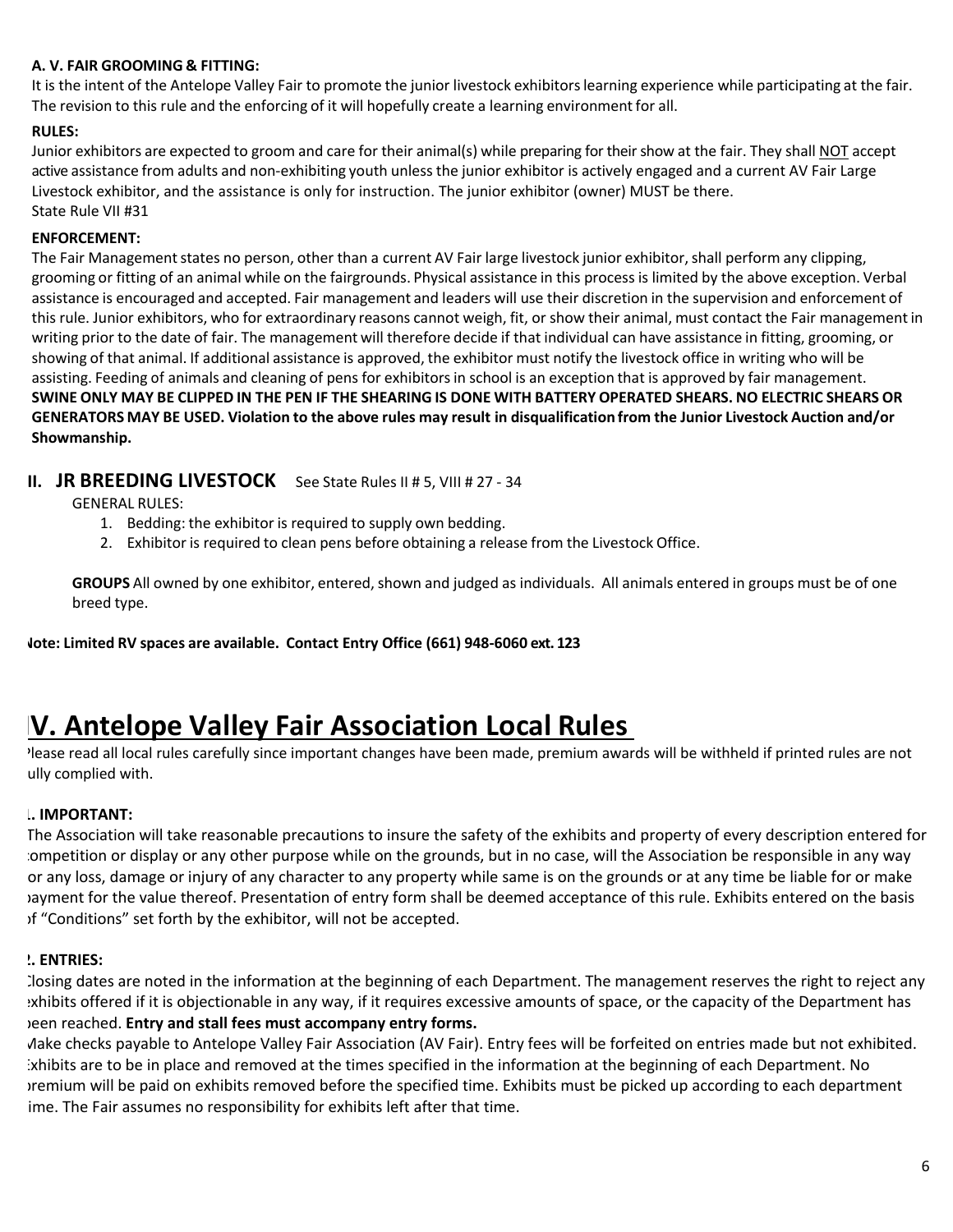#### **3. ENTRY PROCESS:**

a) Entries will be taken online at www.AVFAIR.com. To avoid loss of premium money, take special care when entering your nformation.

b) Refunds of over-payments under \$5 will not be made.

#### **4. MAIL:**

All mail should be addressed to: Antelope Valley Fair - Entry Office - 2551 West Avenue H, Suite 102 Lancaster, CA 93536

#### **5. CHECKS & PREMIUMS:**

- a) GIVE CORRECT MAILING ADDRESS WHEN ENTERING AS CHECKS WILL BE MAILED TO THE ADDRESS AND EXHIBITOR'S NAME SUBMITTED UPON ENTRY.
- b) All premium checks must be cashed within 60 days after the close of the Fair.
- c) Premium ribbons, tags and cards have no value as to payment. ONLY THE OFFICIAL PLACING ON THE JUDGING SHEET CONSTITUTES THE FINAL PLACEMENT.

#### **6. LOCAL DIVISIONS:**

For those divisions identified as "Local," see this rule: You are eligible if your home address lies within the following geographical boundaries: The Los Angeles County/San Bernardino County line on the East; The Ventura County/Los Angeles County line on the West; A line on the South equal to Avenue Y from the Los Angeles County/San Bernardino County line on the East to the Los Angeles County/Ventura County line on the West; A line from the intersection near Gorman of the Ventura County/Los Angeles County lines East along Kern County/ Los Angeles County line to a point equal 270th Street West; Thence North to Bear Valley load; Thence on a line from the last point described on Bear Valley Road to a point northeasterly at the intersection of Highway 14 and Redrock/Randsburg Road; Thence on a line from the point last described easterly to the Kern County/San Bernardino County line; Thence southerly to the intersection of the Los Angeles County/Kern County/San Bernardino County lines. This Fair is open to all exhibitors who are members of A.V. 4-H Council and/or all 4-H Clubs of Kern County within the boundaries of Local Rule #6. FFA Chapters of the Antelope Valley High Schools, Rosamond, Tehachapi, Mojave, Edwards and Frazier Mtn., also members of other Chapters that live within the Antelope Valley Fair boundaries, Local Rule #6, are eligible to exhibit. Junior and youth Granges members that live within the Antelope Valley Fair boundaries, Local Rule #6 may also exhibit at this Fair.

#### **7. EXTENDED DIVISIONS:**

Extended divisions are open to all exhibitors within the United States. State Rules I #10

#### **8. EXHIBITOR STATUS:**

nstructors, judges, owner of shops, teachers and those persons who commercialize their work are not eligible to compete in the amateur classes for these Divisions. They may exhibit only in professional Divisions. State Rules I #21

#### **9. CHAMPIONS:**

After all entriesin the Junior and Senior Departments have been judged in the livestock division, the Champions and Reserve Champions of each of these departments may be brought together for the purpose of selecting the Supreme Grand Champion of the entire Fair. If the number of animalsfrom any group is not sufficient then classes can be combined at the discretion of the judge.

#### **10. SICK OR AILING ANIMALS:**

To eliminate delay in treatment of sick or ailing animals or poultry exhibits, the owner extends authority to take such action as deemed expedient and necessary, to Fair Management, when and after diligent attempts to make contact with the owner or agent of said exhibit. Fair Management has the power of attorney for the exhibitor in this instance by virtue of signing the original entry form. The 50th District Agricultural Association will not assume any cost for action pursuant to this rule.

(1) A Veterinarian Sifting Committee will determine health eligibility of all animals prior to penning. This time will be announced. CHECK-N WILL OCCUR ON THE DAY OF ARRIVAL. ITEMS TO BE CHECKED, BUT NOT LIMITED TO, INCLUDE LAMB FUNGUS DISEASE, SORE MOUTH, AND SPECIFICALLY FOR MARKET ANIMALS, LAMB'S TEETH, GOAT'S MILK TEETH, PROLAPSE, TESTICLES, TAIL DOCKING (State Rule IX Sheep #A), SCRAPIE TAG, AND THERE SHOULD BE NO HORNS/SCURS ON BEEF, LAMBS, OR GOATS. All animals without proper ags will be excused from the Fairgrounds, due to the Jr. Livestock Rules stating under the Pre-registration and DNA Sampling section hat all market animals are required to complete DNA samples and ear tagging by the entry deadline for that species.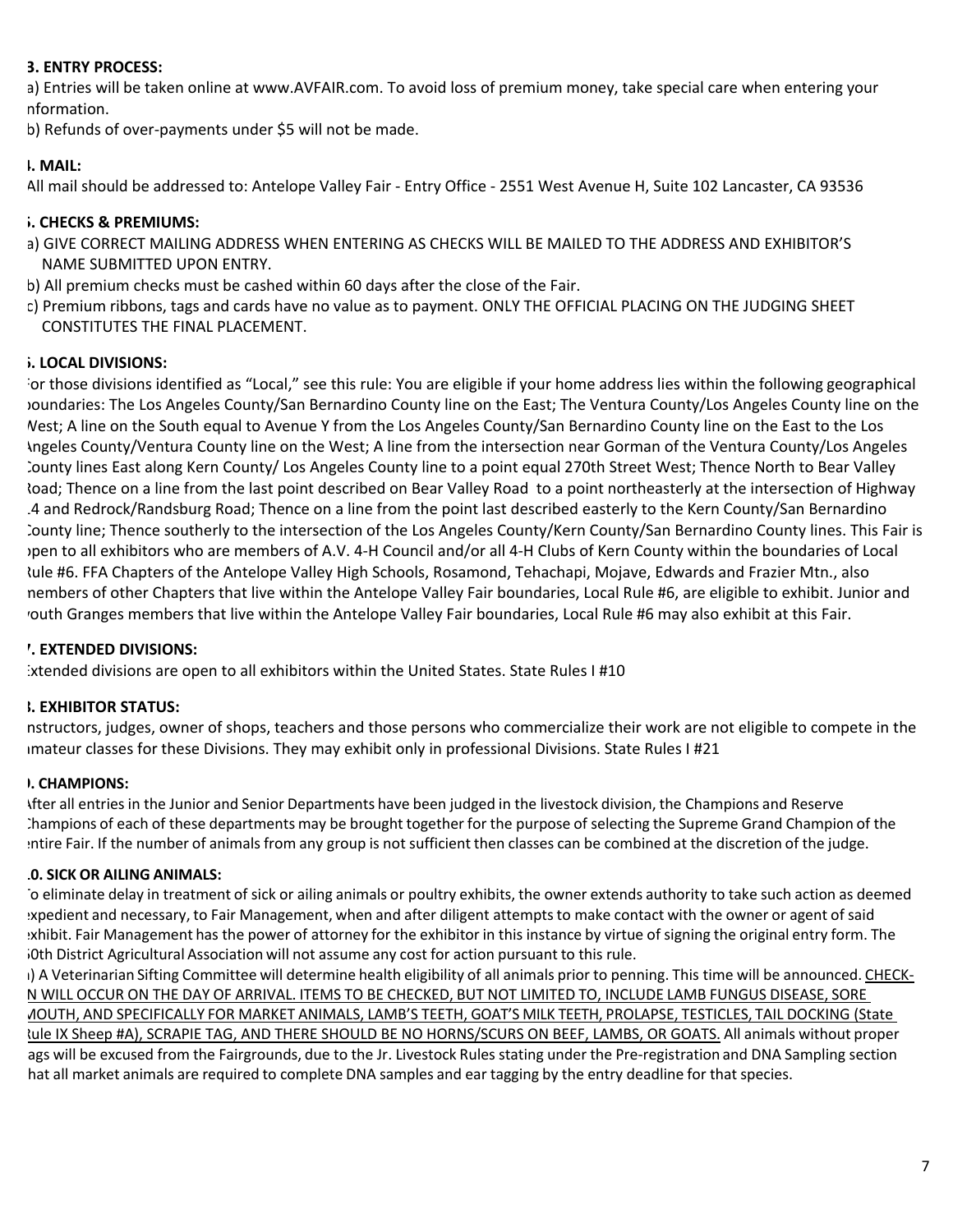#### **11. 4-H, FFA, GRANGE AND OPEN JUNIOR:**

In the 4-H Department the local leaders may sign entry forms in lieu of Farm Advisors. All meat producing livestock must be withheld rom processing at least 21 days after inoculations or that length of time prescribed by manufacturer with biologics, unless otherwise tipulated by the Fair. All breeding animals must be owned by exhibitor at least 30 days prior to the opening day of the Fair, all egistration papers must be in owner's name 30 days prior to opening of the Fair. Club leaders or agricultural instructors or parents for independent exhibitors must sign entry Forms. All market animals must be weighed on a Certified scale located on the Fairgrounds.

#### **FEEDING TIME:** TBA. NO ONE ALLOWED IN BARNS AFTER HOURS.

**12. BEDDING:** The Exhibitor will furnish ALL bedding for livestock. All animals must be on some form of bedding. Unsanitary pens will receive one official warning, on the second offense animals will be removed from the auction.

**13. LIVESTOCK EXHIBITOR'S CREDENTIALS**: Junior Large Livestock Exhibitors are required to purchase an Exhibitor Packet when you urn in your entry forms.

#### **14. VETERINARIAN:**

A Veterinarian will be on call for livestock exhibits. The exhibitor must assume the expense of the veterinarian'sservice.

**15. BEEF SAFETY COMMITTEE:** The Livestock Safety Committee will make the determination as to compliance with State Rules II #13 – 14 and III #4c. For more information refer to Livestock Safety Committee Rules.

#### **16. PARTICIPATION:**

Iny member persistently neglecting his or her project animals will be asked to remove said animal from the Fairgrounds. Project **animals are the responsibility of the member until such time as they are shipped from the Fairgrounds.**

#### **17. LOST AND FOUND ARTICLES:**

All lost and found articles should be reported to the 'INFAIRMATION' Booth. Persons who have lost articlesshould make inquiries at he same place.

#### **18. AREAS WHERE JUDGING IS TAKING PLACE MAY BE CLOSED TO THE PUBLIC WITHOUT NOTICE.**

**19. BEST OF SHOW**: Will be selected from first place only. Judges Choice Award may be selected from any placing.

#### 20. WHEN A YOUTH MAINTAINS MEMBERSHIP IN A 4-H, GRANGE AND FFA PROJECTS THE PROJECTS MAY NOT BE THE SAME  **SPECIES OF LIVESTOCK.**

#### **21. RELEASE OF ANIMALS:**

Exhibitors must get releasesfrom the livestock office before taking livestock from the grounds.

#### **22. JUNIOR LARGE LIVESTOCK ELIGIBILITY AND AGE REQUIREMENTS:**

a) FFA members may participate as members until the end of calendar year following the year of graduation from high school. b) 4-H Members may participate as members but may not exhibit large livestock animals if they have not become (9) years old by December 31, 2021. They may continue to exhibit as a member until the end of the calendar year in which the member becomes 19 years old. Junior exhibitors are limited to 9 to 13 years old as of December 31, 2021. Novice exhibitors are limited to 9 to 12 years old as of December 31, 2021 and has never competed in any showmanship class, whether large or small livestock, in Fair competition. c) Grange members may participate as members but may not exhibit large livestock if they have not become (9) years old on or before January 1, 2022. State Rule VII #9. They may continue to exhibit as a member until the end of the calendar year in which the member becomes 19. Junior exhibitors are limited to 9 to 13 years old as of January 1, 2022. Novice exhibitors are limited to 9 years old as of January 1, 2022 to 19 years old through the calendar year in which the member becomes 19 and has never shown any animal, whether large or small livestock, in any competition.

d) These are exhibitors entered in shows and contests open to all youth enrolled in and meeting the requirements of 4-H, FFA or Grange Youth Program or qualify as an Independent Junior Exhibitor. **Independent exhibitors** must be at least (9) years old by January 1, 2022. State Rule VII #10. Junior exhibitors are limited to 9 to 13 years old as of January 1, 2022 Exhibitors are eligible to compete/exhibit through December 31 of the year in which they turn 19 years of age.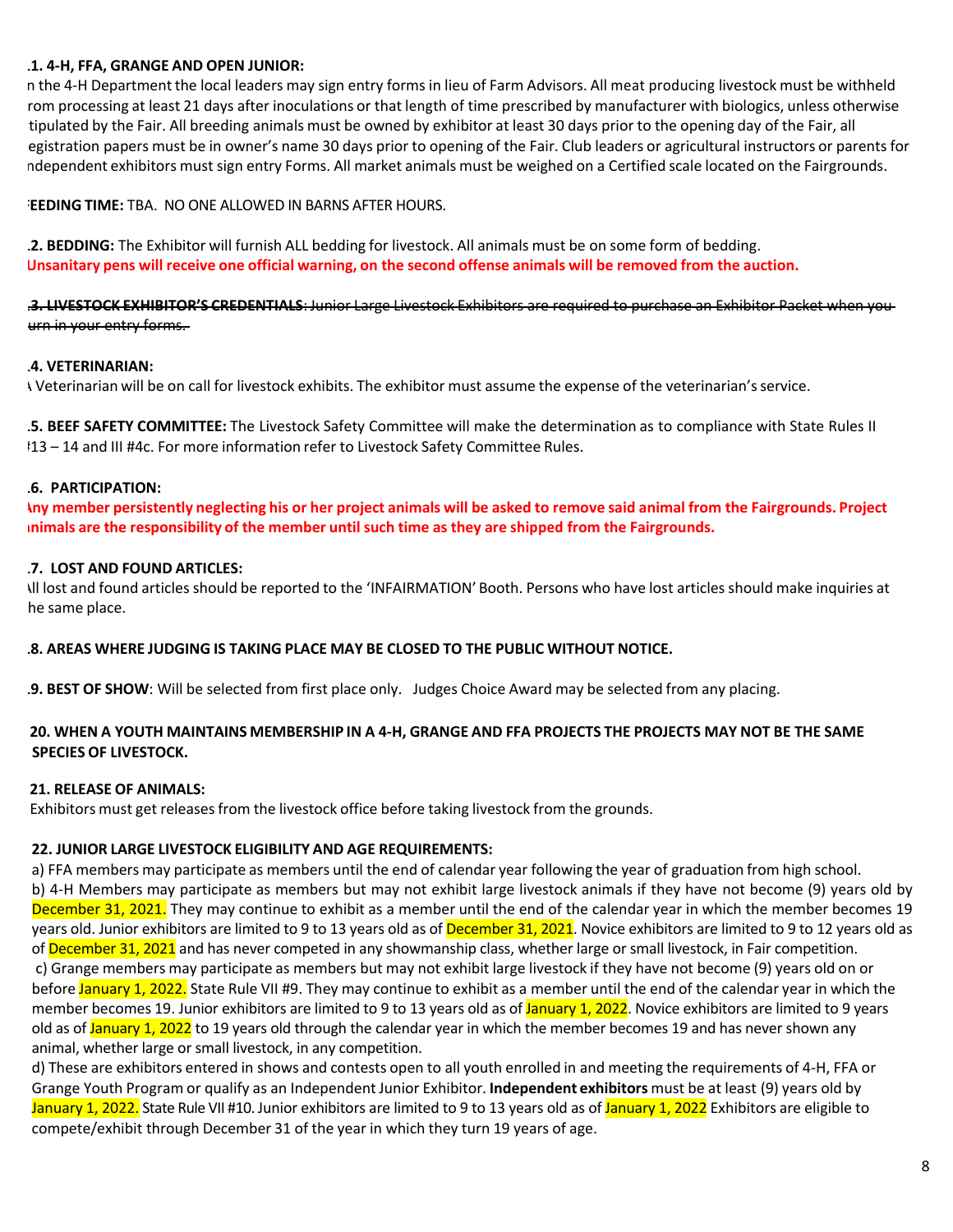e) 4-H, FFA, Grange and Independent animal project members must be enrolled in the project for at least 60 days (120 days for horse and market beef) immediately preceding the opening day of the Fair. State Rule VII # 14a & #19

#### **23. JUNIORS IN THE SENIOR DEPARTMENT:**

a) All youth must be nine (9) years old on or before January 1 of the current calendar year to exhibit large livestock: Beef, Boer Goats, Open Dairy Goats, Horse, Sheep, Swine, and Large Poultry (ducks, geese and turkeys) at the Antelope Valley Fair. b) Exhibitors 5-8 years old (as of Dec. 31, 2021) may show in the Mini Obstacle Contest, Small Animal Costume Contest, and Pee Wee Show. Exhibitors 5-8 years old must be accompanied by a Youth Exhibitor at least 10 years old that has shown an animal before, to show in the Open Youth Dairy Goat Show and the Open Youth Pygmy Goat Show at the Antelope Valley Fair. A signed Release & Waiver of Liability Agreement will be required. Exhibitors 5-8 years old, cannot do Showmanship.

#### **24. Local Bred and Fed Contest**

 **Bred and Fed Project Entry Fee**: Single entry fee per exhibitor, per species regardless of the number of pre-registered dams. All animals entered in the Bred and Fed contest must also be entered in the Market Class.

It is the desire of the A.V. Fair Board of Directors to recognize the efforts of local junior breeders of quality market livestock with the following objectives:

- 1. To promote the education of Junior Exhibitors in the aspects of selection, breeding, caring for and marketing of beef, goats, sheep and swine.
- 2. Create an incentive for youth exhibitors to breed and raise their own livestock.
- 3. Build the breeding programs for the Antelope Valley Fair's agricultural district.
- 4. Ensure the ethical treatment and husbandry of the animals throughout the entire breeding process.

The following *tenets* will help to ensure the integrity of the Bred and Fed contest.

- 1. **Ownership:** The dam shall be owned by the exhibitor. Other exhibitors in the same household or their siblings or stepsiblings only may share ownership prior to breeding. No other forms of shared ownership of a dam are allowed.
- 2. **Participation in Breeding Process (Bred):** Exhibitors shall participate in the breeding and birthing process. Exhibitors shall be involved in the selection of the sire and be available to assist with birthing of the dam. The dam shall be in the care of the exhibitor and give birth within the boundaries as defined by Local Rule #6.
- 3. **Care of Offspring (Fed):** Bred and Fed offspring shall be cared for by the exhibitor from birth through market (from at least weening with beef) within boundaries as defined by Local Rule #6.

 **Verification:** Bred & Fed Project dams will be verified by the Organization Leadership (4-H, Grange, FFA, or AV Fair Staff for Independents) who are not related to the exhibitor using provided registration forms prior to breeding. Contact AV Fair Livestock office for registration forms prior to breeding. It is the exhibitor's responsibility to submit their signed pre-entry form to the AV Fair Livestock office prior to breeding and the AV Fair deadline for pre-entry to be eligible to compete.

 Once entered in the Bred and Fed contest, the exhibitor will be required to notify their Organizational Leadership (or AV Fair Staff for Independents) who are not related to the exhibitor within 10 days of the dam giving birth to schedule an offspring registration. The offspring registration shall occur within the boundaries specified under Local Rule #6. Organizational Leadership (or AV Fair Staff for Independents) will verify the offspring of pre-registered dams using provided registration forms. Contact AV Fair Livestock office for registration forms. This signed offspring registration form must be completed and submitted to the AV Fair Livestock office within 30 days of the birth to be eligible to compete.

 Market Ready animals only are eligible. Ribbons and trophies will be awarded for Champion and Reserve Champion Bred & Fed Market Animals. The Champion and Reserve Champion animals will be determined directly prior to the Supreme Grand Champion and Reserve Supreme Grand Champion market animals. Placing in these classes will result in sale with the other Champion Animals at the Kiwanis **Junior Livestock Auction.**